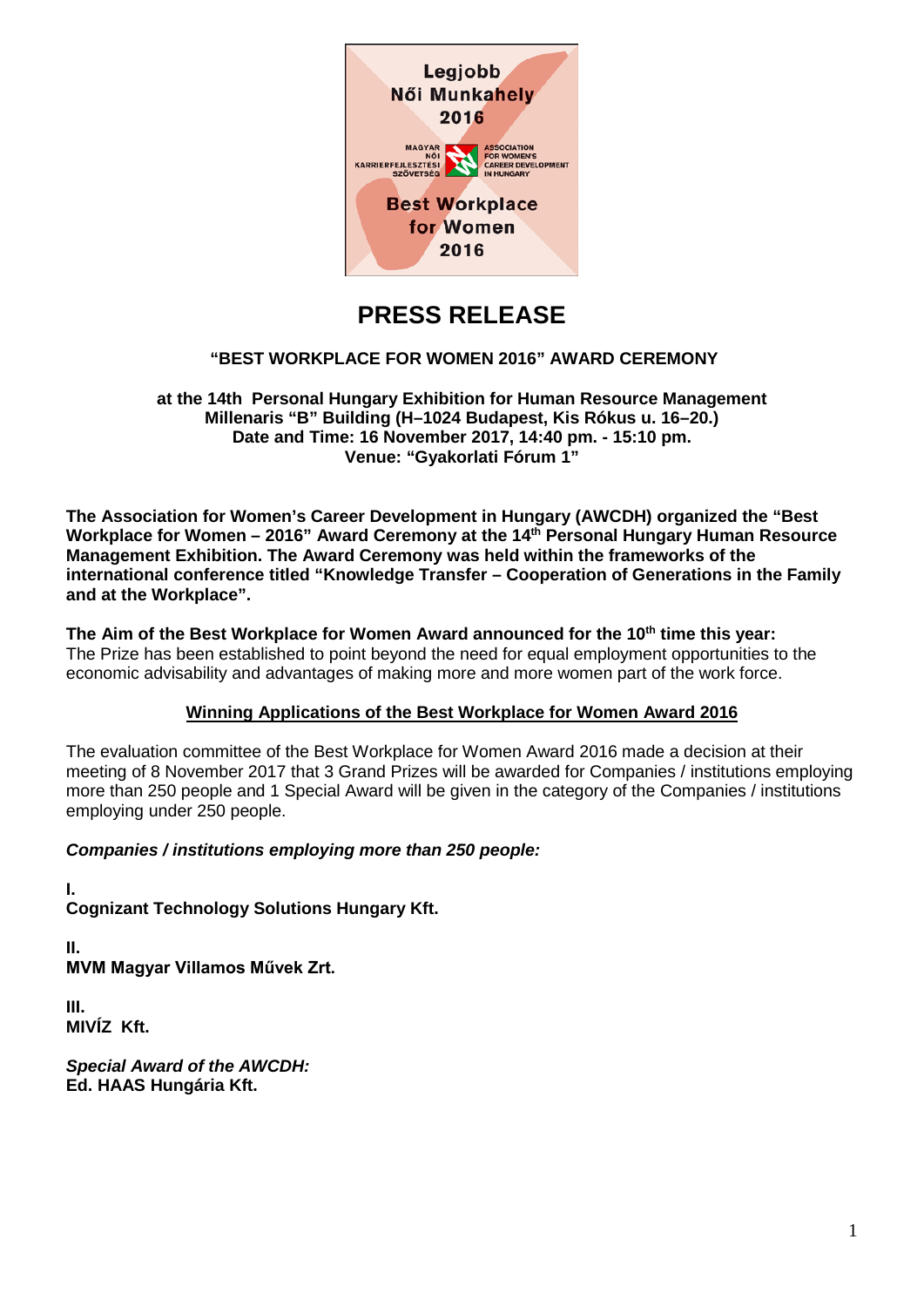

# **Program of the Award Ceremony**

14:40 - 14:55 Opening, greeting: *Ms. Andrea Ferenczi* President o*f the AWCDH, Chair Ms. Mónika Dunai, MP, Chairman of the Subcommittee for Women's Dignity – Honorary Guest*  14:55-15:10 "Best Workplace for Women 2016" Award Ceremony Evaluation and laudation: *Ms. Ildikó Modláné Görgényi,* chairwoman of the *Evaluation Committee of AWCDH's Best Workplace for Women Award*  Prize Giving Ceremony: *Ms Andrea Ferenczi, Ms Mónika Dunai, Ms. Ildikó Modláné Görgényi and Ms. Katalin Hajós, in the name of the Best Workplace for Women Award Evaluation Committee*

15:10 - 15:20 Technical break – accompanying guests to the conference venue "Corporate Health Fórum"

**The** "**Knowledge Transfer – Cooperation of Generations in the Family and at the Workplace"**  international conference was held at the "Corporate Health Fórum" venue between 15:20 – 17:30. Invitation and program: [www.noikarrier.hu](http://www.noikarrier.hu/)

# *Further information: Ms. Andrea Ferenczi (+36309827093)*

**Encl.: Information**

# **Further information: Ms. Andrea Ferenczi (+36309827093)**

További információ: Magyar Női Karrierfejlesztési Szövetség Further information: Association for Women's Career Development in Hungary

H-1118 Budapest, Ugron Gábor u. 28. • Telefon: (36-1) 319-5245 • Fax: (36-1) 319-2017 E-mail: awcdh@t-online.hu · www.legjobbnoimunkahely.hu · www.bestworkplaceforwomen.com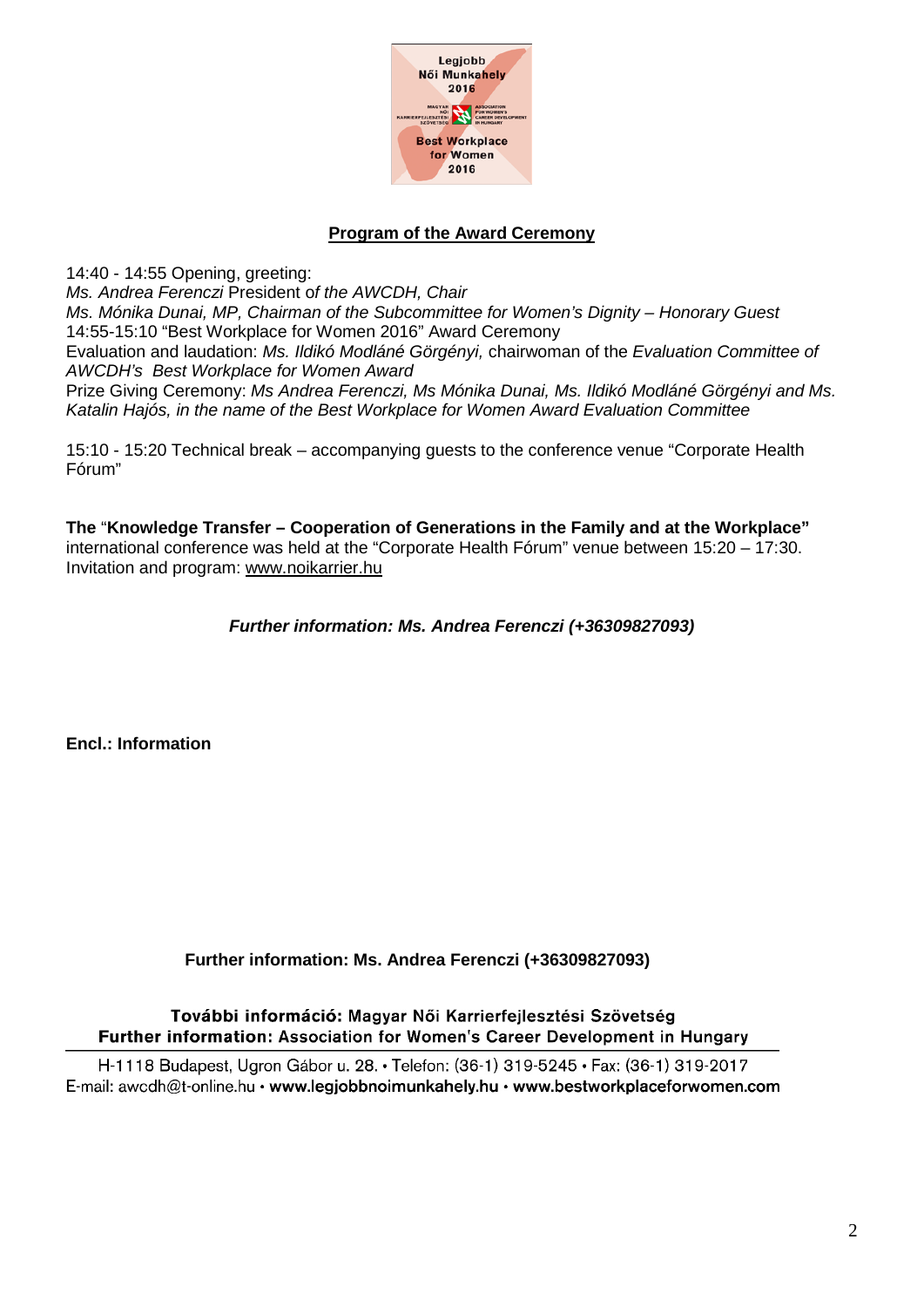

# **"BEST WORKPLACE FOR WOMEN 2016" AWARD**

### **On the Occassion of International Women's Day on 8 March 2016 the Association for Women's Career Development in Hungary** has announced the "Best Workplace for Women 2016" Competition and Prize.

# **Background**

**The Association for Women's Career Development in Hungary (AWCDH),** which has received a consultative status at the UN ("UN-ECOSOC -Consultative NGO Status") has established a **Platform of knowledge transfer** with the participation of organizations interested in working **for the enhancement of women's employment and the realization of gender equality** (EU, government, economic sector, non-profit organizations, media) by the **direct involvement of major Hungarian employers.** This Platform serves as basis for the enhancement of women's employment and a more characteristic representation of women's equality, thus contributing to the enlargement of the labor market, its greater effectiveness and the strengthening of economic competitiveness. **The AWCDH is presenting its projects at EU and UN level as well, as Hungarian "best practices".**

# **Aim of the Best Workplace for Women Award**

**The Prize has been established to point beyond the need for equal employment opportunities to the economic advisability and advantages of making more and more women part of the work force. The AWCDH has issued a call for participation in the survey of the "The Best Workplace for Women 2016" Award on 8th March 2017 for the 10th time as a continuation of the successful initiative launched in 2007 in honor of the "Equal Opportunities for All – European Year".** 

# **Database regarding women's employment**

Since 2007 we have carried out surveys in connection with our "Best Workplace for Women" Award among employers and employees. Our special database regarding women's employment and women's well-being is available as a representative sample based on the opinion of about 15 thousands questionnaires.

- We further develop our "Best Workplace for Women Award" with particular emphasis on
- Introduction of Hungarian "best practices" on Hungarian and international platforms
- Representation of the interest of special women's groups as employees such as:
- integration of fresh graduates into the labor market,
- inclusion and/or continued employment of women returning from maternity leave,
- support of the careers of women above 50,
- improving employment chances of women with disabilities,
- improving employment chances of rural women,
- women's employment in the ICT sector.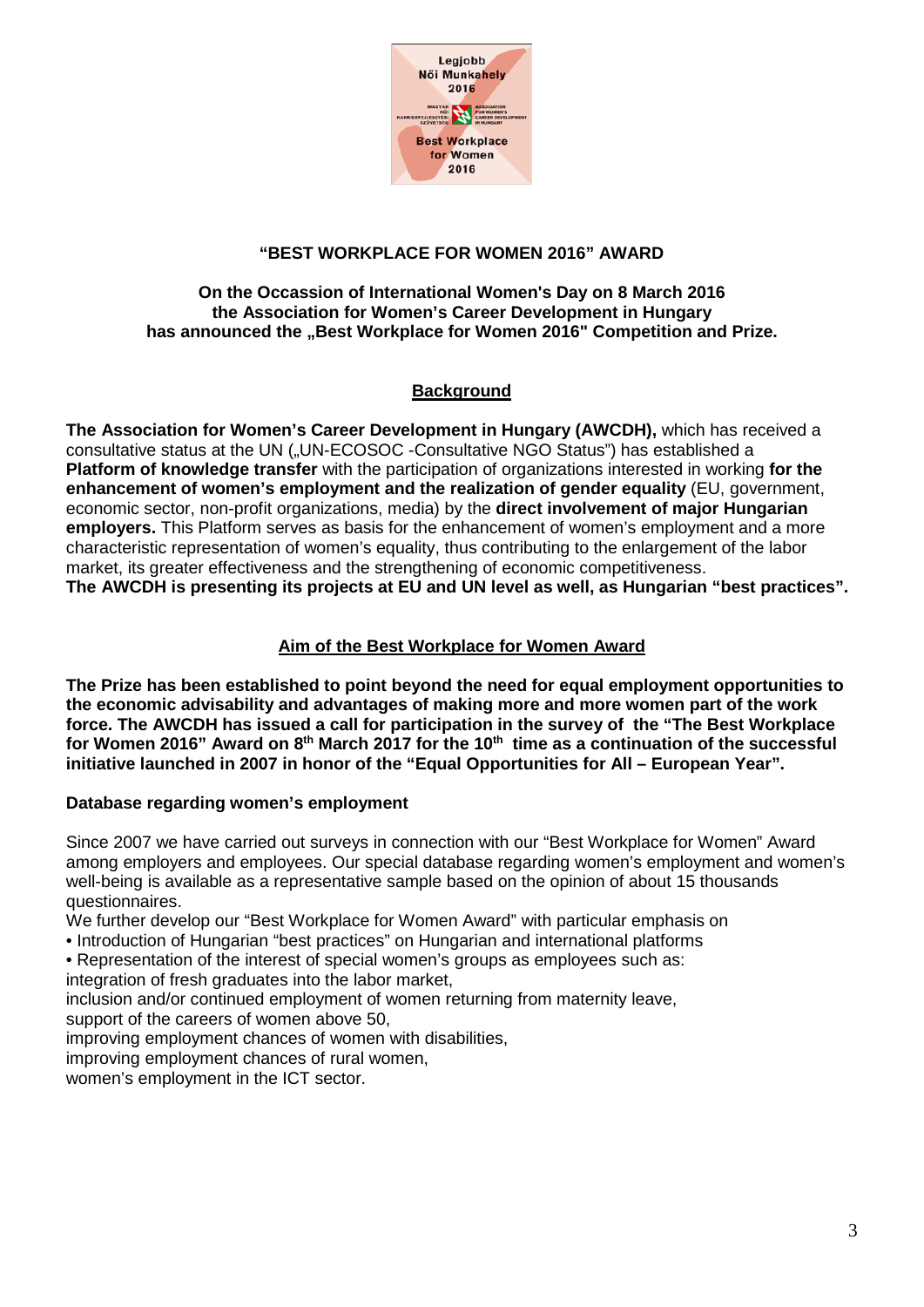

# **The Competition is open to Employers operating in Hungary who fall into one of two categories:**

- those employing 20-250 individuals,
- those employing more than 250 individuals.

### **Aspects of Evaluation:**

- reconciliation of work, private and family life
- fair working arrangements;
- career opportunities, promotion;
- opportunities to preserve health and well-being,
- skill development opportunities,
- personal interviews

### **Evaluation Committee:**

#### **Chairwoman:**

Ms. Ildikó Modláné Görgényi, Expert for Vocational Education and Adult Education (Ex-Deputy Director General, Hungarian Labor Inspectorate)

#### **Members:**

Ms. Katalin Hajós board member of the Association for Women's Career Development in Hungary Dr. Valéria Farkasné Molnár adviser, National Assembly Committee on Business Development Ms. Ágnes Réh, project coordinator, spring Messe Management GmbH, Personal Hungary Exhibition for Human Resource Management Ms. Zsuzsa Sebestyén equality expert

### **Schedule**

**8 March 2017** Announcement of the Call

### **Until 31 October 2017 continuously:**

Application period

#### **Until 10 November 2017**

Statistical evaluation of questionnaires, personal interviews, Summaries for the Evaluation Committee, Informing the Awardees, conclusion of cooperation agreement.

#### **On 16 November 2017**

the "Best Workplace for Women – 2016" Award Ceremony will be held again at the Personal Hungary Human Resource Management Exhibition to take place in the Millenaris "B" Building in Budapest. (Address: H–1024 Budapest, Kis Rókus u. 16–20.) The Award Ceremony will be held within the frameworks of the international conference titled "*Knowledge Transfer – Cooperation of Generations in the Family and at the Workplace".*

### **Awards**

**3 Grand Prizes** in each category will be awarded by the Association of Women's Career Development in Hungary. The AWCDH reserves the right to make a decision about shared awards and special awards.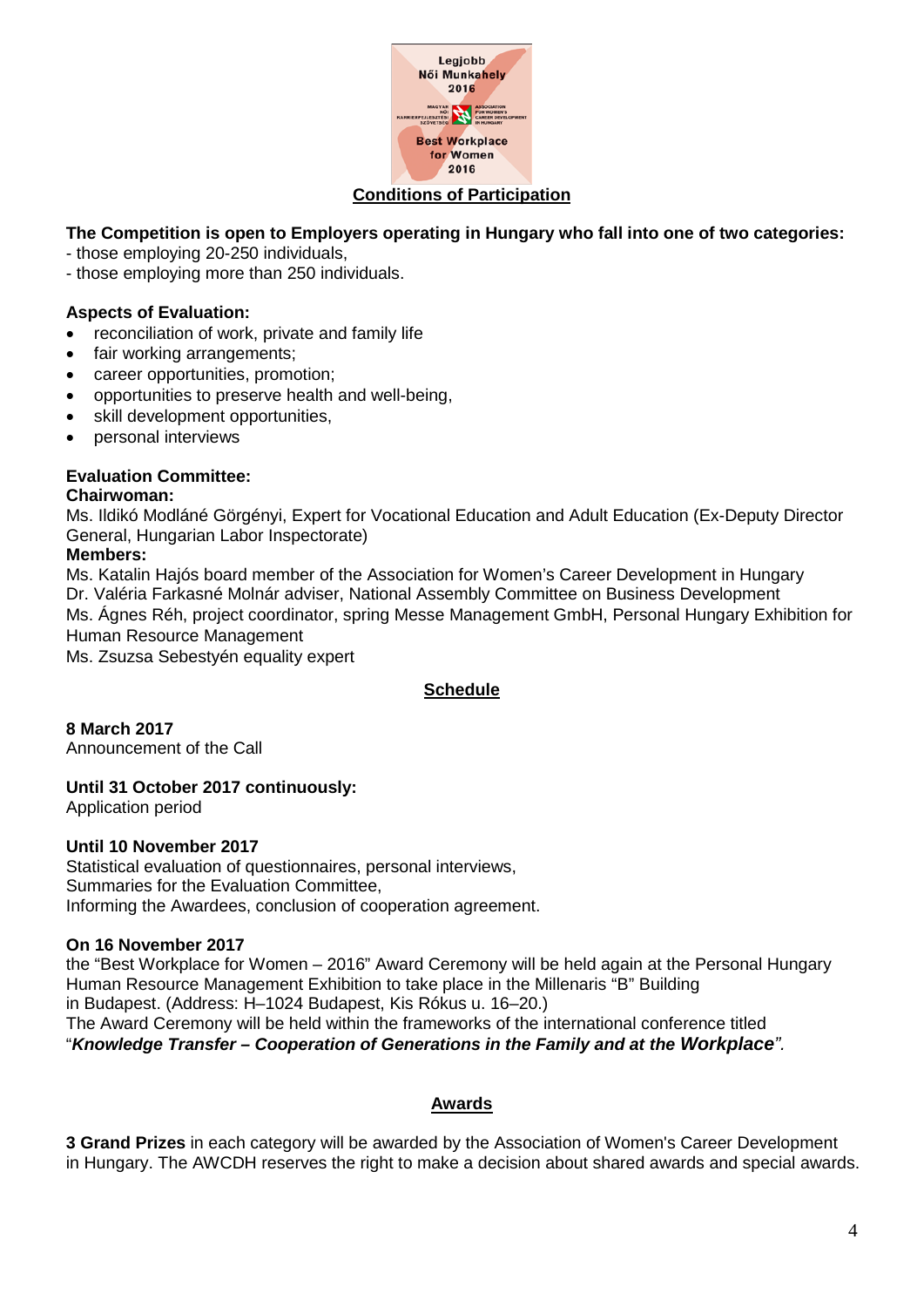

### **Winning Applications of the Best Workplace for Women Award 2015**

### *Winning Applications of the Best Workplace for Women Award 2015*

The evaluation committee of the Best Workplace for Women Award 2015 made a decision at their meeting of 8 November 2016 that 3 Grand Prizes and 1 Special Award in each category will be awarded by the AWCDH:

*Companies / institutions employing under 250 people* **I. Commerzbank Zrt. II. SZ+C STÚDIÓ KFT. III. BDO Magyarország Vagyonkezelő és Szolgáltató Kft. Special Award of the AWCDH: Jász-Nagykun-Szolnok Megyei Büntetés-végrehajtási Intézet** *Companies / institutions employing more than 250 people*

**I. MAVIR Magyar Villamosenergia-ipari Átviteli Rendszerirányító Zrt. II. Ericsson Magyarország Kft. III. Hewlett Packard Enterprise Hungary**

### **Former Winner Applications 2007-2014**

### *Winning Applications of the Best Workplace for Women Award 2014:*

The evaluation committee of the Best Workplace for Women Award 2014 made a decision at their meeting of 8 November 2015 that due to a lack of sufficient high quality applications, the AWCDH would not be presenting a prize in the Category of Companies employing more than 250 employees. Winner Companies employing under 250 people

I. GIMEX-Hidraulika Kereskedelmi és Szolgáltató Kft. II. XAPT Hungary Kft. III.Motiváció Mozgássérülteket Segítő Alapítvány Special Award of the AWCDH: Végvári Cukrász Kft.

### *Winning Applications of the Best Workplace for Women 2013:*

Companies employing more than 250 people I.Legrand Zrt. II.Budapest Bank Zrt. III.Tigáz Zrt. Companies employing under 250 people I.Tutti Élelmiszeripari Kft. (Tutti Food Ltd.) II.MAPI Magyar Fejlesztési Iroda Zrt. (MAPI Hungarian Development Agency Corp.) III.Európa Terv Kft.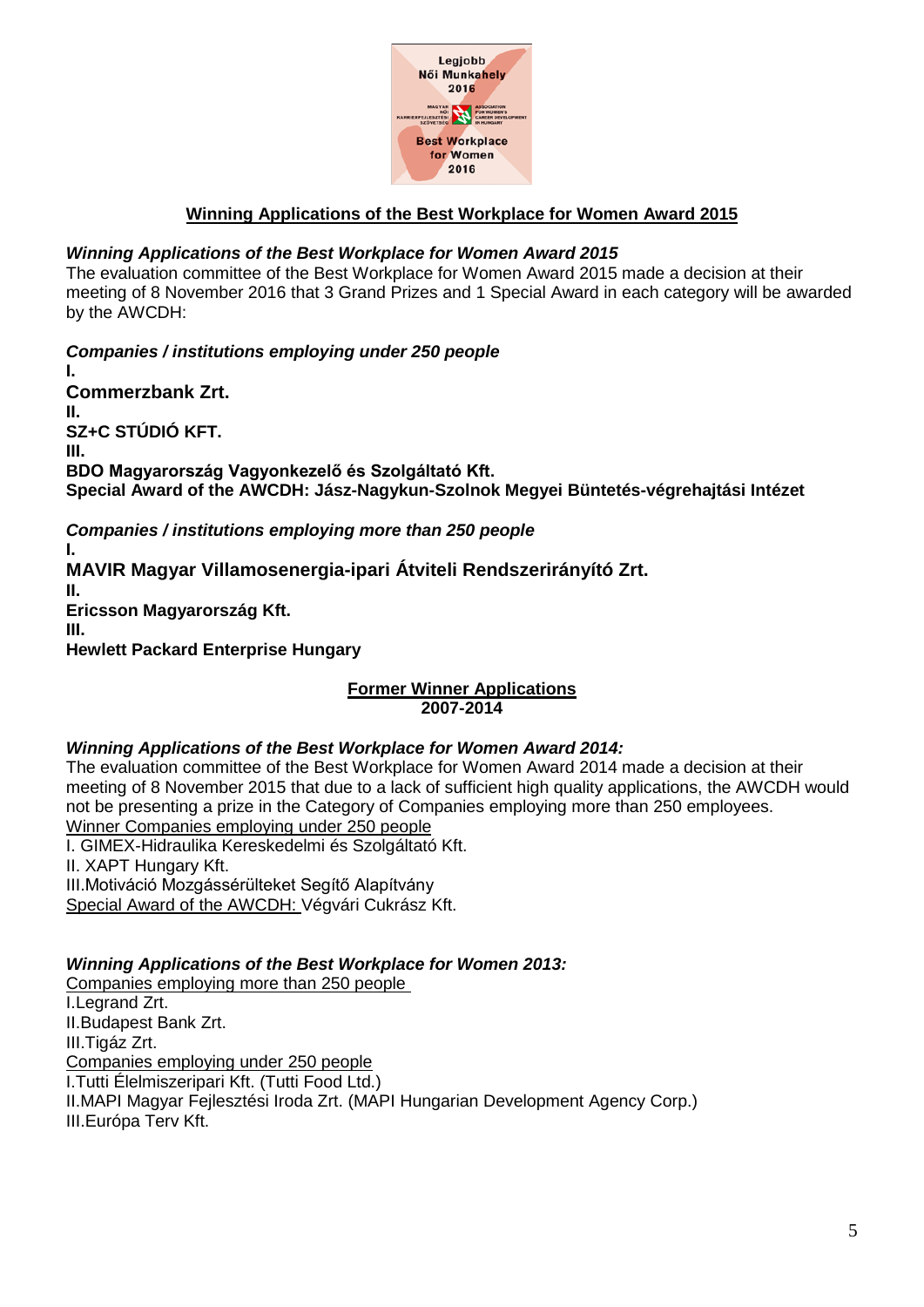

# *Winning Applications of the Best Workplace for Women 2013:*

Companies employing more than 250 people

I.Legrand Zrt. II.Budapest Bank Zrt. III.Tigáz Zrt. Companies employing under 250 people I.Tutti Élelmiszeripari Kft. (Tutti Food Ltd.) II.MAPI Magyar Fejlesztési Iroda Zrt. (MAPI Hungarian Development Agency Corp.) III.Európa Terv Kft.

# *Winning Applications of the Best Workplace for Women 2012:*

The evaluation committee of the Best Workplace for Women Award 2012 made a decision at their meeting of 4 October 2013 that due to a lack of sufficient high quality applications, the AWCDH would not be presenting a prize in the Category of Companies employing 20-250 individuals. Companies employing more than 250 employees

I. NI Hungary Kft.

II. MAG – Magyar Gazdaságfejlesztési Központ Zrt.

III. Coloplast Hungary Kft.

Special Award of the AWCDH:

Enviroduna Beruházás Előkészítő Kft.

# *Winning Applications of the Best Workplace for Women 2011:*

The evaluation committee of the Best Workplace for Women Award 2011 made a decision at their meeting of 5 November 2012 that due to a lack of sufficient high quality applications, the AWCDH would not be presenting a prize in the Category of Companies employing more than 250 employees. Companies employing 20-250 employees

I. Monor és Vidéke Takarékszövetkezet (Successor: Pátria Takarékszövetkezet) II.Industrial Technique Hungary Kft. (Member of the Atlas Copco Group) III.BI-KA Logisztika Kft.

Special Awards of the AWCDH:

Diageo Üzletviteli Szolgáltatások Kft. Szépkorúak Idősek Otthona (Nursing Home, Süttõ)

Special Award of 'Világgazdaság' (World Economy):

Monor és Vidéke Takarékszövetkezet (Successor: Pátria Takarékszövetkezet

# *Winning Applications of the Best Workplace for Women 2010:*

Companies employing more than 250 employees

I. Fővárosi Csatornázási Művek Zrt. (Budapest Sewage Works Ltd.)

II. Északdunántúli Vízmű Zrt. (North-Transdanubian Waterworks, Inc.,Tatabánya)

III. Unilever Magyarország Kft.

Companies employing 30-250 employees

I. Factory Creative Studio Kft. (Szeged)

II. Cisco Systems Magyarország Kft.

III. KÜRT Információbiztonsági és Adatmentő Zrt. (KÜRT Co. Information Management and Data Recovery Ltd.)

Special Awards:

Special Award of the AWCDH: Magyar Máltai Szeretetszolgálat Egyesület (Hungarian Maltese Charity Service),Special Award of 'Világgazdaság' (World Economy): Optima Forma Kft. Budapest